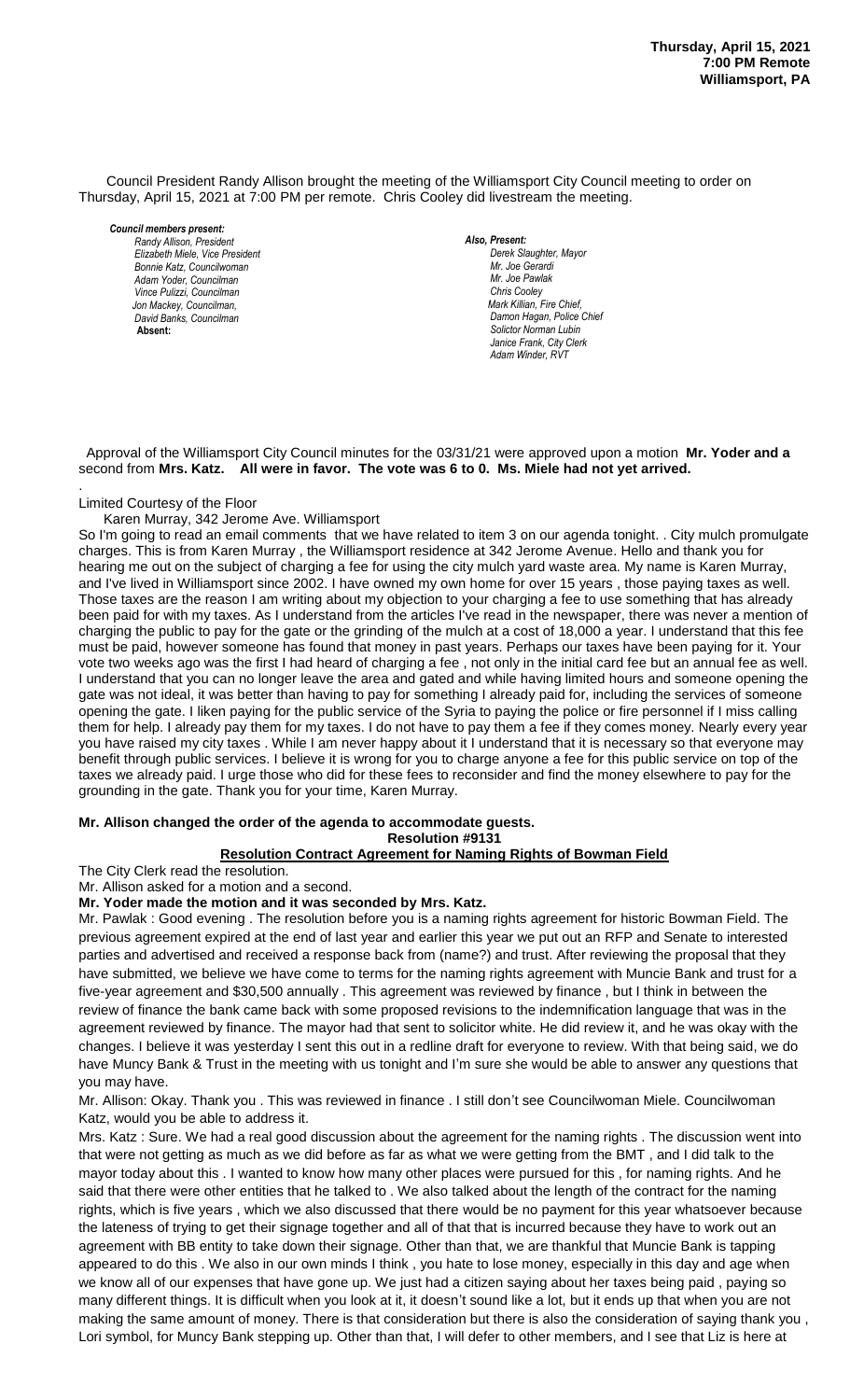this point. Is she on? I will let it go to Adam here.

Ms. Miele stated Although I think you might've covered it, I just called the very tail end of your discussion. I think the majority of the discussion at finance Randy kind of revolved around I suppose well what might call poor timing with this item that we are sort of looking at it right after a pandemic which means that there is a lot less interest perhaps in this sort of advertising revenue. Then there might be otherwise. We are getting a little less return, although Muncie Bank and trust are clearly a great partner for us. Then the length of the contract it is going to be a while before we are able to renegotiate. However given their investment and signage etc., you know why they would want a contract of this direction. Finance did forward it to the full body of counsil with a positive recommendation, but, you know, with some notes about the general, was some discussion about kind of the unfortunate timing of it. Adam, anything and . Mr. Yoder I think you guys covered it pretty well . Timing is unfortunate, and we had talked a little bit about there may be being a market that we are not tapping into , given the MLB partnership that we have, which is unfortunate. Hopefully when we get to the point where we can renegotiate this , that partnership will still be here and still be strong , and we hopefully could capitalize on that down the road in a future time. Nonetheless, Muncy Bank is a fantastic organization. They are going to be a great partner with us as we try to turn the page with the naming rights here, so certainly happy that they are here and I look forward to them being a partner with the city.

Mr. Allison: Thank you. Thank you Mr. Yoder. Any more from City Council?

Lori, Representative from Muncy Bank stated : I just want to express my thanks to the City for the confidence in us. We are looking forward to doing this and we are grateful for the relationship with the City.

Mr. Allison stated : I am extremely grateful given the uncertainty of the time right now . In the uncertainty of the transition in minor-league baseball. This is a hold redo by MLB at this level of baseball. There are a lot of unknowns . I guess I'm surprised anyone step forward. I know BB entity has formed a new alliance with another bank, and that's the way a lot of these institutions are going to get bigger and bigger and bigger . But we are grateful for local banks that want to stay that way . And obviously grow but at the same time serve the communities that they always have . I think it's really gracious of Muncy Bank to step up and to step into this with so many unknowns . We will see what the future holds, but it is nice to have a new partnership with somebody local that now we can get to know well in ways that we haven't before. He asked for a vote on the resolution.

# **The resolution was carried with seven yes roll call votes. The vote was 7 to 0. All were in favor. Mr. Yoder voted yes, Mr. Mackey voted yes, Mr. Pulizzi voted yes, Mrs. Katz voted yes, Mr. Banks voted yes, Ms. Miele voted yes and Mr. Allison voted yes.**

# **Resolution # 9134**

**Resolution Authorizing the Agreement for Legal Services with the City Solicitor- Zoning Hearing Board** The City Clerk read the resolution.

Mr. Allison asked for a motion and a second

**Mrs. Katz made the motion and it was seconded by Mr. Mackey.** 

Mr. Knarr Good evening. What I present to you is a resolution authorizing an agreement for legal services for the zoning hearing board solicitor. As you are aware longtime active over 25 years of service Joe has asked to step down from the position, so therefore the zoning hearing board did reach out an RFP. We had a couple of candidates that were interested, Mr. Holland was interviewed. And at that point the zoning hearing board felt that he was the best suited candidate for the position. Mr. Holland comes from us or for us as an attorney. He is actually a graduate of William and Mary. He has been a solicitor for the zoning hearing board for both Williamsport school district, I may not Williamsport school district board for the Lycoming College, I can't even talk today. I apologize. He comes to us as the zoning hearing board solicitor for Lycoming County as well as Lycoming Township as well as Armstrong Township and a couple of other town ships as the zoning board solicitor. He's been practicing since the early 1980s . Again, like I said, he was interviewed on the zoning hearing board and they thought he was the best candidate. I can answer any questions at this time.

Ms. Miele stated this was reviewed by finance and forwarded with a positive recommendation. As we discovered with a couple of other legal contracts or contracts with solicitors this year for the city, the market is changing substantially from what we had 25 years ago when we first engaged Mr. Holland. This will likely have an impact on the overall cost of the legal services for the zoning hearing board , but there really isn't such a thing as a legal flat fee necessarily any longer , and clearly Mr. Holland's rates are in line with what one would expect , and we all know as we honor Mr. Holland to the a remarkable asset both to the community and legal profession. How fortunate we are to be engaging him as the solicitor for the zoning hearing board. That said, because we have never had an hourly, trying to the solicitor for the zoning hearing board we are not entirely certain how much of Mr. Holland's time this will take , we know of course that he will be fear and (name?) believes he has enough flexibility in his budget that should be in line go over budget there could be a transfer within the department without a major issue. We will kind of look to judging the budget this year and having a better sense going in the 2022 of what we need to budget for this in the future. We forwarded to the full body of the Council with a positive recommendation and thank Mr. Holland very much for being willing to serve . Mr. Gerardi To add to that, I will give a report as we get closer to the end of the year where we are now and whether we need to do some transfers within my department.

Mr. Allison said: Thank you , Mr. Gerardi. Other members of the finance committee any comments? Ms. Katz? Mrs. Katz stated I think we want to thank Fred very much for stepping up for a good many years, and he is a very hard-working attorney. With everybody and everything that he is involved with we appreciate you giving your time for this one also. Thank you very much.

Mr. Allison: Any comments from any of the Council members? I think we'll echo what Councilwoman Councilwoman Katz said. We are very grateful. He asked for a vote on the resolution.

### **The resolution was carried with seven yes roll call votes. The vote was 7 to 0. All were in favor.**

# **Mr. Yoder voted yes, Mr. Mackey voted yes, Mr. Pulizzi voted yes, Mrs. Katz voted yes, Mr. Banks voted yes, Ms. Miele voted yes and Mr. Allison voted yes.**

Mr. Holland said he'd like to speak and just take a moment. I just want to say thank you, appreciate the opportunity. I have lived in Lycoming County as of this year for 40 years, and out of that I have lived in the city of Williamsport for 40 years. I have had my office in the city of Williamsport for 40 years. I consider it an honor to be able to serve both as business privilege tax appeals officer but now also as a zoning hearing board solicitor.

Mr. Allsion: Thank you, Fred. Your roots were , run deep in the city. We are grateful for that. Well, we look forward to the great relationship with thank you Mr. Knarr for shepherding us through.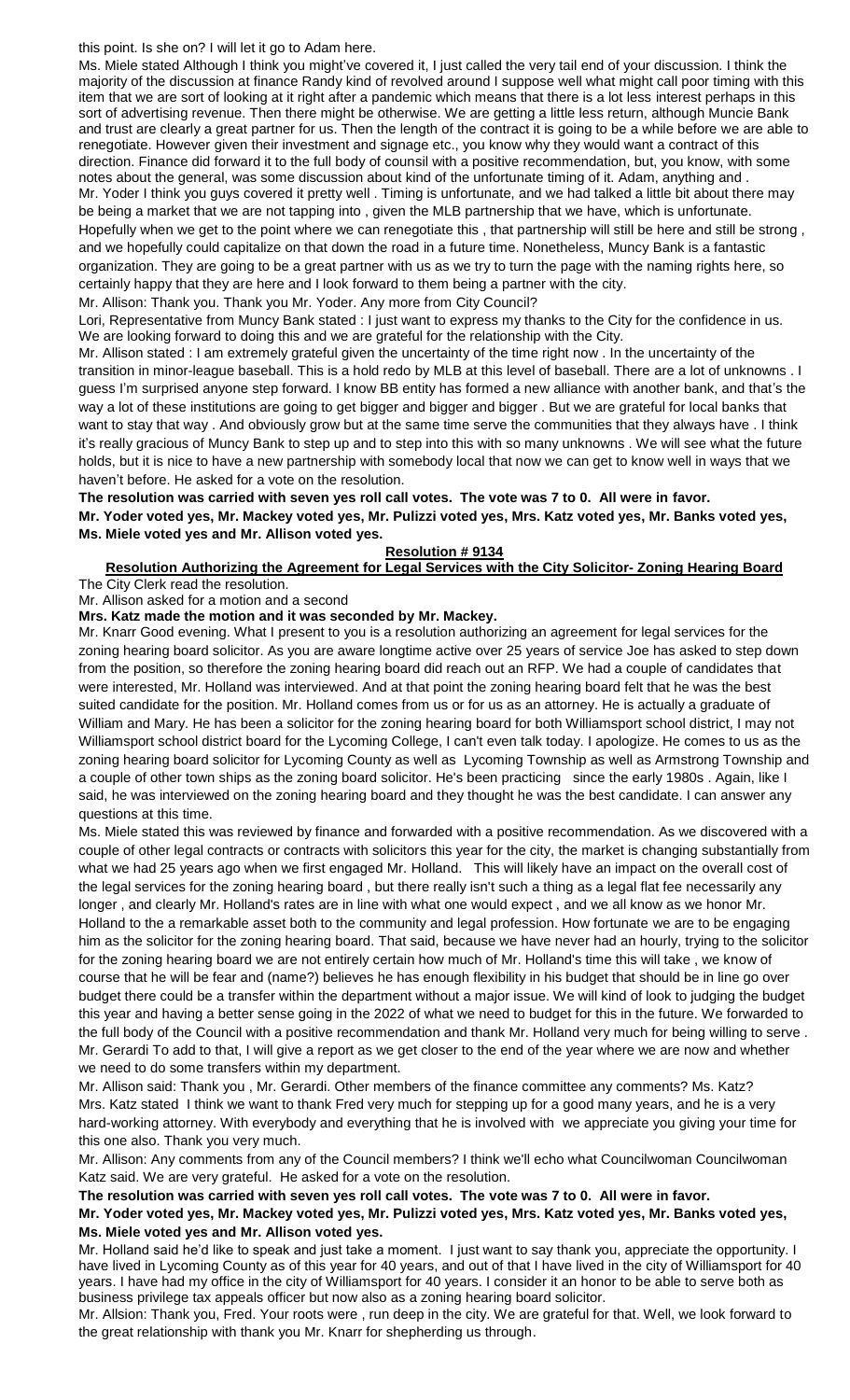#### **Resolution #9133**

# **Resolution Authorizing Execution of an Agreement between City of Williamsport & Econsult Solutions, Inc.**

The City Clerk read the resolution. Mr. Allison asked for a motion and a second

# **Mr. Yoder made the motion and it is seconded by Mrs. Katz.**

Mr. Slaughter stated What you have before you is a resolution for the execution of agreement between the City of Williamsport and Econsult Solutions regarding the strategic management planning program. This is in conjunction with the resolution that can be for you at approximately a month ago certifying the local match at 30 percent , DCD pays the other 70 percent . This is for the multiyear financial plan. We are very excited about this. The provider of financial strategic plan to the city, and we are looking forward to the work that Econsult Solutions will do . This was brought to you before the Finance Committee , and we have a Representative with us from Econsult here tonight he can answer any questions. Thank you.

Ms. Miele this was send to Finance to discuss this item, and forwarded with a positive recommendation. We discussed a little bit but particular choice of the consultant, and we spoke at some length to Mr. Ray , who was exceptionally knowledgeable and really showed enthusiasm for the project, which was exciting. The primary issue from a financial perspective of course, there are multiple issues here from a financial perspective, the scope of work that the city had advertised in the scope of work submitted by the consultant with in line with a number of our financial goals. While it's not the full package as we will see later in this meeting, and later on I suppose as the year goes on of items the city needs to look at, strategic financial plan is clearly essential to the city to get financial success. This plan will not only evaluate our existing status but then will go further and look at what fluid look what we should be doing looking for, including an emergency clause should we find ourselves in a emergency situation. There have been rumors that the city will be receiving federal funding as any municipalities across the country are expecting to do. This study is actually incredibly well-timed to allow them to advise us on how best to utilize that funding to improve our financial position overall, not just for the next couple of years. It's really exciting that we have gotten funding for it, and it's even more exciting that this particular firm was under the money that we had set aside and our community development block funding for this item . So with the 33,000 I believe that we had set aside will help utilize them for giving us funding for a few other items as well. As I said, this is a really exciting proposition and it is great that it will also, the project should be wrapped up in time for budget season this year allowing us to make 2022 budget decisions it would be safe to say with substantially more information or at least we can hope substantially more information than what we have found it making previous budget decisions , especially going into 2021 here. Finance voted the full body of council with a positive recommendation. I believe that Mr. Ray is here and perhaps someone else from his firm as well and they might be able to answer questions that we might have. I would actually encourage everyone on counsel to ask questions mystery . He really is an interesting dialogue and I think it would be good for the budget public to hear further dialogue about the same. Thanks, Randy.

Mrs. Katz stated I really enjoyed all the dialogue that we had in finance for what you are proposing for us. One of the things that you did explain to us that you would be giving us updates every couple of months here, if not sooner . always open to getting in touch with you to find out where we are at, where we stand, and what else you need from us. You will be doing a lot of discussions with the administration finding out the ends and outs of the city . I am excited about this from the standpoint as a set of finance, this is a study that we should've done four years ago instead of paying 25 grams on the study that was done. This would've been more comprehensive as far as explaining what is needed, how we could've gone after more funding, how we could've more organizational skills. It's not to say that we might take everything you say to heart , but we are always open for discussion. We are always open to new ideas. Sometimes you work too close to a situation and you can't see what's really needed at times, so this is what I'm excited about because I know you are going to bring a lot of different things to the table to show us where we can move forward and how we can move forward successfully. That is what we are looking forward to. We have a lot going on on her table here. Like every other city. Our finances are very short funded at this point . Our expenses keep on going up. We have got to figure out and find out how we can run this ship smoothly. And more successfully and more financially sound. This is what I am looking forward to. I am excited to be working with you. If you need anything from I know anybody on counsel we are more than willing to talk to you. Again, thank you very much, Mr. Ray.

Mr. Ray: Thank you Councilwoman, and we are looking forward to working with you as well.

Mr. Allison: Other comments or questions from anyone on Council? Okay.

Ms. Miele: Hey Randy, can I make one quick point, just because it was an item and it just me and I questioned him about it yesterday. You may have noticed in the CVs of the people who will be working on the project, two of the folks and I think it is SRW, I apologize, I am looking at their bid right now, am I correct, Mr. Ray?

Are law enforcement specialist, and so asked Mr. Ray , because that was the only bid that I'd seen of law enforcement specialist, and what the function of these two gentlemen would be. As he accurately pointed out, obviously our public safety component in the city is a huge chunk of our city budget, having two people with expertise specific to law enforcement and public safety should provide a very useful element of this contract with an ability to advise us on sort of best practices and best use of funding within police and fire departments , that should be quite helpful. I don't know made anyone else wonder, but I wanted to bring that up so that everyone else on counsel understood the point there. Mr. Ray, if I missed anything in your explanation, please feel free to jump in.

Mr. Ray: We just find that it's very helpful for us , it's one thing to look at the numbers. It's another one to know and understand why your public safety budget is as it is, and that will help their presence on our team is really available part of our team as we work with them in other projects, it has really been a great partnership.

Ms. Miele Thank you. And Randy, the one other thing that I should note as we look at both this and setting aside some funding for our remediation grant a little on in the meeting, is that the great thing about planning, which we have always struggled to do I think in-house, the great thing about this planning grant as well as the next one is that after you've received the funded grant after you have completed a comprehensive plan at whatever level you do, it is much easier to get follow-up funding to implement those plans and it is if you are not planning to get grant funding to do implementation it can be exceptionally difficult. This will also put us in a good position to receive some follow-up funding to implement some of the recommendations from this plan. Mr. Ray also mentioned in the course of our discussions that the goal of the financial strategic plan would be to leave us in a position to perform updates. That is to say, it would be something that we could turn into a living document through our finance department, and I believe Mr. Ray said they can make recommendations if we needed to sort of change organizations and are financed in normal or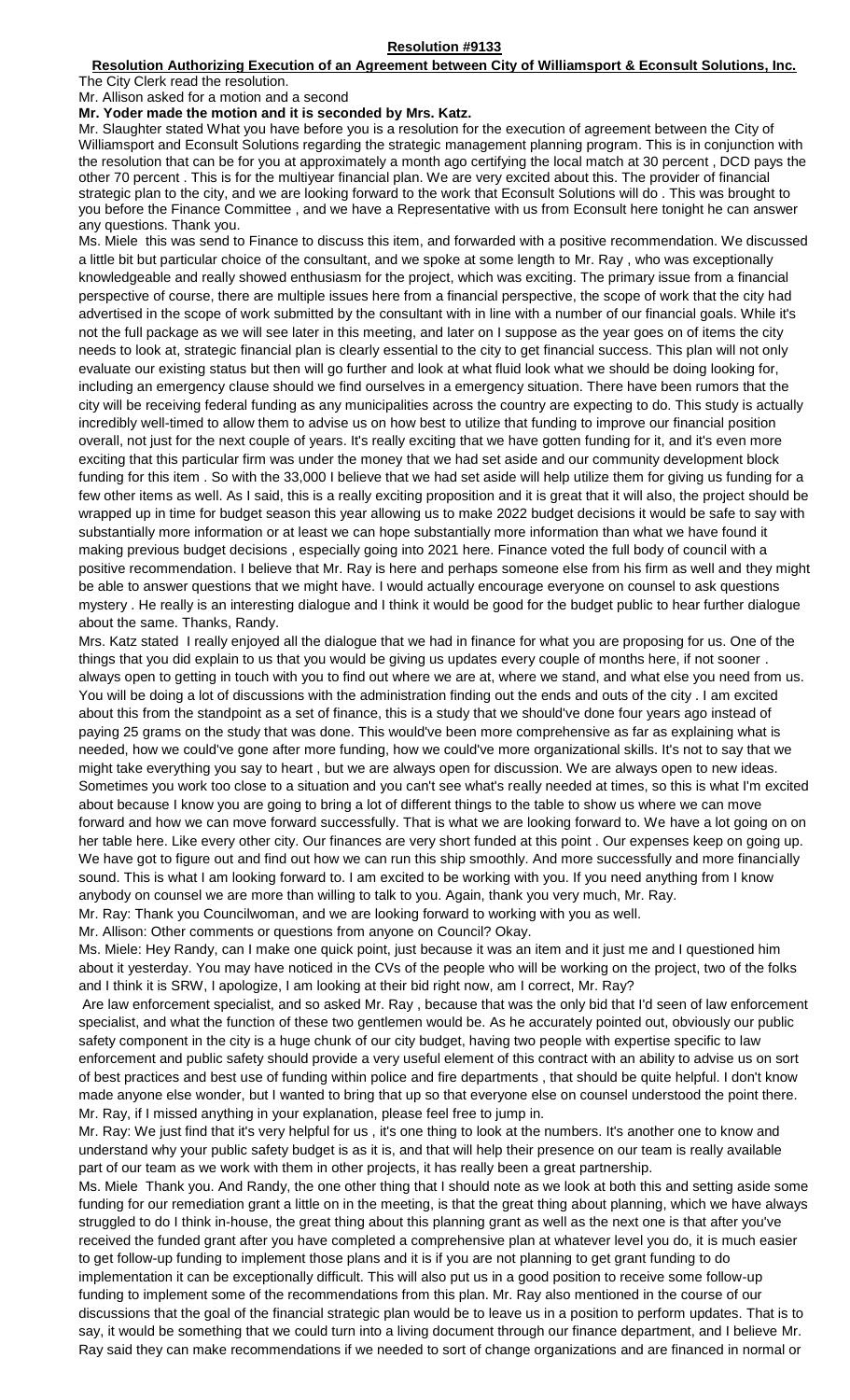add any staff to continue continue financial planning on her own. That would be a component of the plan moving forward. All in all, I think this will really do excellent things for us, and I'm excited that Mayor Slaughter has brought this to the table . Thanks.

Mr. Allison: Thank you Ms. Miele and he asked if there are any other comments or questions from Council? I know there was an in-depth discussion with the finance committee and a lot of good – I think we are all happy with the timeline , the six month total, the stages. It all seems very doable, but it is going to give us layers of information that are going to build upon each other . It is going to be right in time for the budget in November, so it's exactly what we have been looking for. He asked for a vote on the resolution.

**The resolution was carried with seven yes roll call votes. The vote was 7 to 0. All were in favor. Mr. Yoder voted yes, Mr. Mackey voted yes, Mr. Pulizzi voted yes, Mrs. Katz voted yes, Mr. Banks voted yes, Ms. Miele voted yes and Mr. Allison voted yes.**

# **Lot Consolidation 924 Memorial Ave**

Mr. Knarr: Good evening. What we present you tonight is a lot consolidation for the property located at 924 Memorial Avenue . The property is tax parcel 73007 223 and 224. Someone came to us as far as an expansion are basically in addition to the house, and in order to do that additionally did not meet the setbacks and therefore will require to combine both of those parcels that they owned into one so that they would be able to move forward with the addition. It was reviewed by County. You do have counties comments and it was reviewed by the planning commission both bait gave positive recommendations, and I can ask any questions at this time.

Mr. Allison: Thank you Mr. Knarr. Are there any questions from counsel tonight? Mr. Banks .

Mr. Banks: Is this an expansion of the building.

Mr. Knarr This is actually property located at 924 Memorial. It's right across – it's a senior living property as well as a multifamily . This is not the bar hardware. That plan the Lot consolidation and land development will come before you next month we are just putting the demo for Barr hardware, it actually does Hedrick Hardware at this time. Mr. Banks: Understood, thank you.

Mr. Allison: In the other questions from councilmembers? Okay I will entertain a motion and a second .

**Mr. Mackey made the motion and it was seconded by Mr. Yoder.**

**The lot consolidation was carried with six yes roll call votes. The vote was 6 to 0. All were in favor.**

**Mr. Yoder voted yes, Mr. Mackey voted yes, Mrs. Katz voted yes, Mr. Banks voted yes, Ms. Miele voted yes and Mr. Allison voted yes. Mr. Pulizzi left the meeting.**

# **Land Development Lycoming College Music Building**

Mr. Knarr: Good evening. But we present to his proposed land development plan from Lycoming College constructed in addition to the Mary Lindsay Welch honors. The proposed addition will have for offstreet parking spot six and one handicap spaces . It was reviewed by County planning as well as the city's planning. You do have comments from the county. What I do want to basically address is the counties comments . The first comment by the county , the Lot size has been revised to the acreage, so I do have updated plans with some of these revisions on their. Number two of counties comments, they discuss the which apartment parking ordinance. At this point in time I do have a plan of the proposed , the plan that they have proposed. I do have a configuration of the number of parking spaces that they currently have within the institution zone, and it as well as the requirements. They do meet those requirements, and we do have them in hand that is something that we didn't generally do not pass on or they pass on the county when County does a review. It was reviewed by myself as well as the city engineer and reviewed it for stormwater. That comment has been corrected. In addition to that, as far as the (term unknown), number three, the city engineer as well as HRG representatives did a walk-through, and this plan was also reviewed by the Williamsport stormwater authority from Williamsport, and again, they all had pass that on as far as meeting the requirements regarding that. As far as the proposed landscaping question that they have, the updated plans to show him what his current and what they plan on putting there. Basically what the requirements are and plan . Again, they have been updated, and I do have those stamped by the county at this point in time. As far as, number five, the music building addition Lot consolidation plan was reported on January 29, 2021 under deed book 238 and 227 in math book 6 – 426. The deed for the consolidation will be recorded prior to a final approval. We do require and the administration does ask that a condition be put on that the final recording of the deed itself be done prior to the start of construction. That's the only restriction that we have on them . Again, it was reviewed by County. I have addressed counties comments. It was reviewed by our stormwater authority as well as her city engineer. He does meet all the qualifications. It was also reviewed by our planning commission, and again, but the past is done with a positive recommendation. I do have updated stamped copies. The only condition that we ask that you may put on it is that the deed itself, the plans are recorded but the deed itself get recorded prior to the start of construction. And I can answer any questions. Again we do have a representative here at this time.

**Mr. Yoder** stated I am happy to motion to amend with the condition on there. That was one of my questions, Gary, so thank you for addressing them. **I will make the motion to amend the motion that we approve contingent on getting deeds in place before construction starts .** 

### **Mr. Banks seconed it..**

Mr. Allison asked for a vote on the amendment .

**The amendment to the lot consolidated was carried with six yes roll call votes. The vote was 6 to 0. All were in favor.**

**Mr. Yoder voted yes, Mr. Mackey voted yes, Mr. Pulizzi voted yes, Mrs. Katz voted yes, Mr. Banks voted yes, Mr. Allison voted yes. Ms. Miele left the meeting.**

Mr. Allison: Yes. Motion to amend passes 6 0. Okay we are back to the original land development plan . Are there any further questions on that in general from councilmembers? We are looking forward to this particular development at the college , and it is going to continue to generate more momentum in that area of town , which we are very interested in. Okay. Hearing and see none, is there a motion on the land developments before I move .

**The lot consolidated was carried with six yes roll call votes. The vote was 6 to 0. All were in favor.**

**Mr. Yoder voted yes, Mr. Mackey voted yes, Mr. Pulizzi voted yes, Mrs. Katz voted yes, Mr. Banks voted yes, Mr. Allison voted yes. Ms. Miele left the meeting**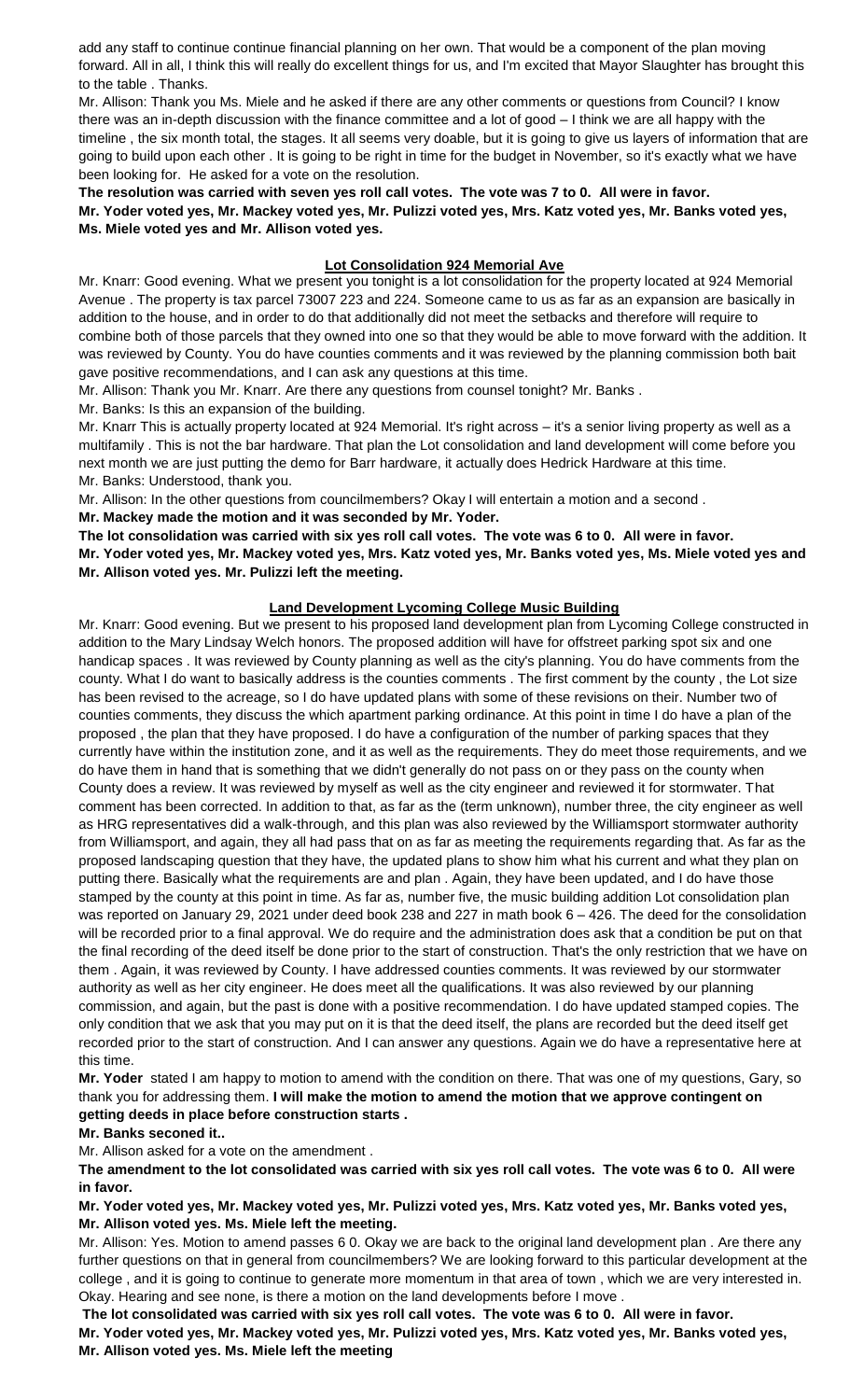# **Demolition Hedrick Hardware, LLC 414 Rose Street**

Mr. Knarr: Good evening again. What I present to you is actually a demo request for the property located at Rose Street . The property is currently owned by Hedrick Hardware LLC. Initially what they requested to do is do a Lot consolidation , a land development plan to add parking to the facility. As you can see, we have provided you the land development plan and consolidation so you can review them . The only thing that we are asking is for the demo. The Lot consolidation as well as the land development was tabled by the planning commission because they had a few questions regarding the handicap parking. They asked to table them. I do not want to basically hold the developer up, so I am requesting the demo of the property. I provided you with some pictures to the north of where the hardware store is, there is a single-family home. They currently own them. They are requesting to demo that so that they can and parking. If anyone is aware, it is a very congested area because it is the corner of Rose and Forest Street. Parking is very limited, what they have. The business has been expanding and growing . In light of everything that is going on, so what they felt was appropriate was to add parking. In order to do so they had purchased the property . What they are requesting to do is to basically demo that so that they can continue on with the Lot consolidation plan and the land development plan next month before counsel. Again, we don't want to hold them up, so we are asking council to approve a demo permit for the expansion within the CC zoning district.

Mr. Allison Thank you Mr. Knarr. I see Mr. Hedrick is here tonight in case anyone has questions from council I will open it up right now to councilmembers . Ms. Katz.

Mrs. Katz Yes, I agree thoroughly that it is a congested area to pull and there. It is always been our go to place all the time, and it is difficult to get in and out of. Number one, I'm very happy that you are able to expand, especially in this climate . The storm has been in the area for don't know how many years, and I appreciate the fact that you are putting more effort in everything to expand your business. It's a great story and thank you very much.

Mr. Banks Now that we are actually on the correct item number here, this is for parking could you get into the specifics of what the counties issue with it was as far as handicap parking? They are going to have to meter ordinance .

Mr. Allison County didn't really have a comment. What happened is as it was reviewed by the planning commission . Mr. Knarr: They noted on the plan that we had on sheet number three it showed the handicap parking in the front of the store, and on sheet number four it showed the handicap parking in the new lot, and the question was is where was he going to be . Unfortunately we didn't have a representative because normally we don't require that for planning . So they were able to address that specific issue. I did speak with but the developer as well as the engineering, and it was just an oversight to remove the proposal from the addition parking. I want to be any handicap there . That way handicap won't worry about crossing the parking. It will actually be on the front of the store on the original sheet it was shown. That was the question and that was the only reason that it was tabled. Normally it wouldn't be tabled. We don't require representatives a lot of times of the planning commission meeting, and the planning commission thought it that point it was best to table that so we could get clarification. The developer as well as the engineer clear that up within a matter of an hour after planning commission tabled it.

Mr. Banks: This does meet our planning requirements?

Mr. Knarr: Again it was reviewed by myself as well as it was reviewed by the storm water Authority as well as our city engineer. It meets all those qualifications for landscape. It meets the qualifications for offstreet parking. Again, the facility had been grandfathered in with the limited amount of parking based off of the square footage. They meet the required offstreet parking's with the proposed addition that they are requesting to do for land development. Mr. Banks: Someone has been using that parking lot quite a bit. I look forward to not playing frog when I come in and out.

Mr. Knarr: That is true. That is what it feels like.

Mr. Allison Other comments or questions from Council tonight ? Okay, I think we are well aware the need for the parking there. In that case, I will entertain a motion and second from council .

**Mrs. Katz made the motion and it was seconded by Mr. Yoder**

**The demolition was carried with seven yes roll call votes. The vote was 7 to 0. All were in favor.**

**Mr. Yoder voted yes, Mr. Mackey voted yes, Mr. Pulizzi voted yes, Mrs. Katz voted yes, Mr. Banks voted yes, Ms. Miele voted yes, and Mr. Allison voted yes.**

Mr. Knarr I would like to reiterate that the actual Lot consolidation as well as the land development will come back for planning on May 3, and then at that point it will go back for counsel for approval. Thank you.

#### **Ordinance #6403**

**An Ordinance Amending Part One, Title Three, Article 117 General Fee Schedule (final reading)Bill#1769-21** The City Clerk read the ordinance in final reading.

Mr. Allison asked for a motion and a second.

### **Mrs. Katz made the motion and it was seconded by Mr. Yoder.**

Mr. Cooley: Before you is the second reading of an ordinance to amend the fee schedule for the city . This would be the fees that are charged for access to the mulch recycling collection area. I'll just go to the fees quickly and we can have any discussions if you need. The resident fee will be \$10 for the first year , and then a five dollar renewal. The resident rental property owner will be \$10 the first year and a five dollar renewal . The commercial property owner with less than 20 deeded acres will be \$10 for the first year and five dollars for renewal. And then the commercial or institutional property owner with more than 20 combined acres will be \$1000 each year . The landscape contractor with a business address in the city will be \$2000 each year. I landscape contractor with a business address and outside of the city will be \$5000 per year. As we mentioned at the previous meeting, the administration proposes that we are going to waive the additional \$10 registration for those first three categories of people register by June 30 of this year. They can get the card basically for free this year. They would then just have to pay the five dollar renewable come January 1 for next year and subsequent years beyond that. The only other comment that I have is I would be remiss if I didn't think streets and parks and on the help they did in running conduit and tables for me , but truly Kevin early and key (name?) and Sean bashed in. We have a great working relationship, and they really made my life easy in putting in the networking camera and access control hardware. Also just saving the city a tremendous amount of money in being able to do a lot of work in-house. I think them very much. I will take any other questions you may have.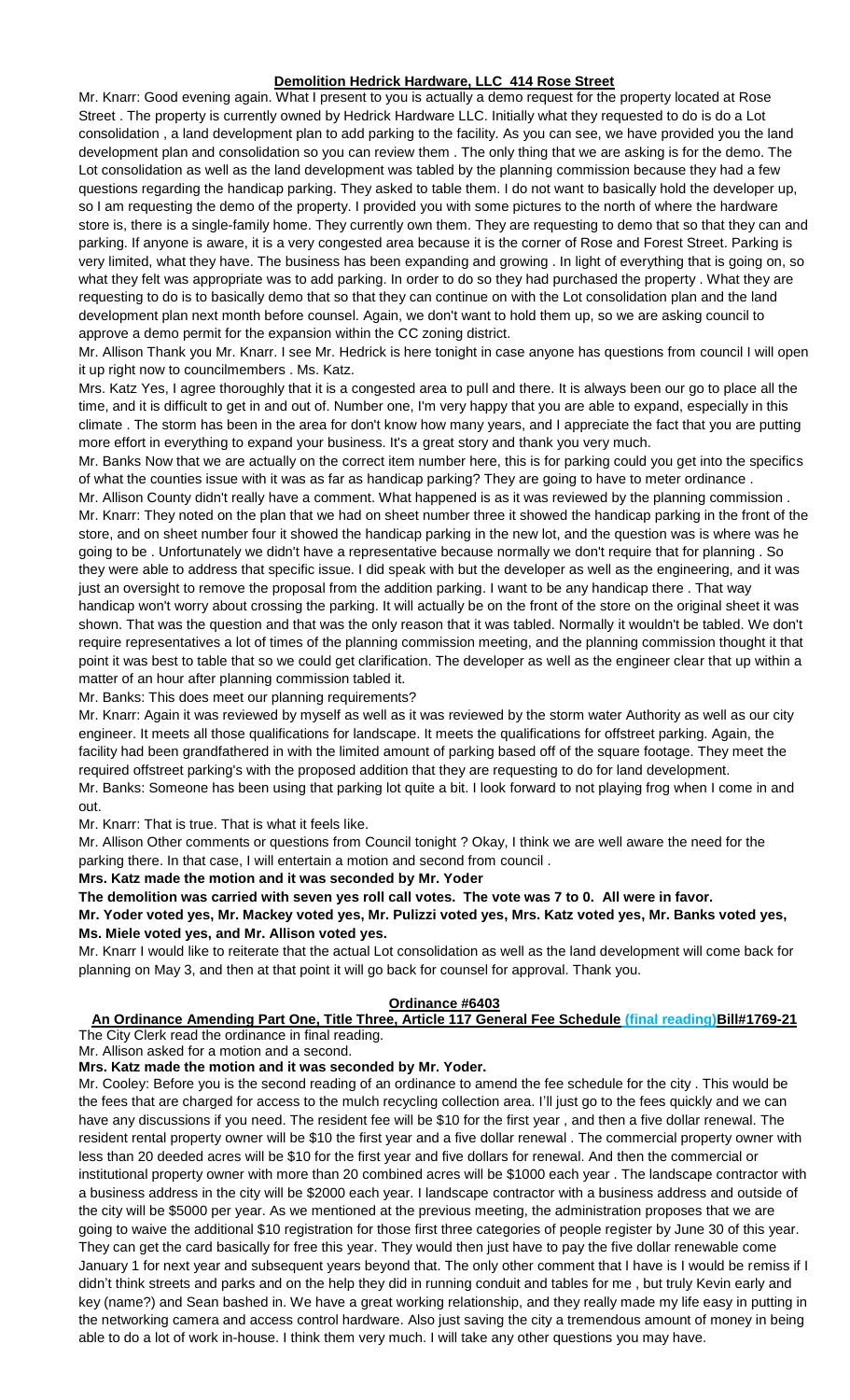Mr. Council Questions or comments from Council on this item? We did discuss it last time . There is obviously interest in the community about anything day, and especially when we are charging a fee for something we didn't before . It's a change, and it is not just a fee, it's in conjunction with once it is goes into the court system, it's accessible 24 hours a day seven days a week to anybody who has the card and has access to it. There's a cost for convenience , and I think there were problems in the past . There were some times when there were people that worked during the week individuals and could not access the mulch pile on a weekday . It just wasn't feasible for them to get home and do their work and get their mulch , or their brush and what have you taken to the mulch pile. We look for ways to address them, and it's a fee . I think five dollars a year for renewal , that's two cups of coffee. I know it's five bucks, but it still gets you a lot of bang for those five bucks. He givest you the ease of access, but it also provides us the security that's needed for that to function so that we can have and a half decent product come out of there, as well as not have it wide open as it was in the past. It was very much abused , so I think we look for a happy median . Yes, it's not a service , I guess there are some similarities to the service that other services that we provide, like police and fire. However, I think police and fire our life and death essential services , safety . A mulch file is not something that we are required to provide for people. It's a user fee . Not everybody uses it , and the ones that are going to use it will pay a very small amount, but it will help us offset the cost of lining the mulch. It cost a lot to grind it.

Mr. Pulizzi: President Allison, I just kind of wanted to piggyback on what you are saying saying, is that myself, especially when the weather breaks, I fancy myself quite an avid weekend warrior, in the old hours of the brush pile made it very difficult to do any kind of landscaping , cleanup, especially when the hours were limited to standard standard hours on the week. On the weekends, it wasn't accessible. I am extremely happy for this new system . I will happily pay the dues to get the card and have 24 hour a day seven day access to the brush pile strictly for the convenience and it works with my schedule. I just wanted to throw that out there and say personally, I am extremely happy for it. Thank you for all your work, Chris, and Mr. Winder and Streets and Parks .

## **The ordinance was carried in final reading with seven yes roll call votes. The vote was 7 to 0. All were in favor. Mr. Yoder voted yes, Mr. Mackey voted yes, Mr. Pulizzi voted yes, Mrs. Katz voted yes, Mr. Banks voted yes, Ms. Miele voted yes and Mr. Allison voted yes**

Mr. Allison stated We are now going to move down to items five through 10, six ordinances and final reading. We handled these in a bundle before. We did a motion and a second to approve them all in one fell swoop after we had gone through them. We will use the same procedure tonight for the final reading.

Mr. Yoder: Quick point of clarification. Are we doing five through 10 or we are including item 11 in there as well? 1701 International building code.

### **MR. Yoder I make a motion that we introduce items five through 10 on the agenda**. **Mr. Pulizzi seconded it.**

Mr. Allison stated There's a motion and second. This one was handled one from Chief Killian and the other five from Mr. Gerardi. We are not going to go back through them. They were well discussed before. Are there any further questions from council on any of these? Mr. Allison asked for a vote on the items.

# **Ordinance #6404**

**An Ordinance Transfer Ordinance (final reading) Bill# 1770-21**

The City Clerk read the ordinance in final reading.

Mr. Allison asked for a motion and a second.

**The ordinance was carried in final reading with seven yes roll call votes. The vote was 7 to 0. All were in favor. Mr. Yoder voted yes, Mr. Mackey voted yes, Mr. Pulizzi voted yes, Mrs. Katz voted yes, Mr. Banks voted yes, Ms. Miele voted yes and Mr. Allison voted yes**

**Ordinance #6405**

**An Ordinance Amending part Fifteen Fire Prevention Code, Article 1501 International Fire Code(final reading) Bill#1771-21**

**The ordinance was carried in final reading with seven yes roll call votes. The vote was 7 to 0. All were in favor. Mr. Yoder voted yes, Mr. Mackey voted yes, Mr. Pulizzi voted yes, Mrs. Katz voted yes, Mr. Banks voted yes, Ms. Miele voted yes and Mr. Allison voted yes**

# **Ordinance #6406**

**An Ordinance Amending Article 1709 International Residential Code (final reading) Bill 1772-21** The City Clerk read the ordinance in final reading.

Mr. Allison asked for a motion and a second.

**The ordinance was carried in final reading with seven yes roll call votes. The vote was 7 to 0. All were in favor. Mr. Yoder voted yes, Mr. Mackey voted yes, Mr. Pulizzi voted yes, Mrs. Katz voted yes, Mr. Banks voted yes, Ms. Miele voted yes and Mr. Allison voted yes**

**Ordinance #6407**

**An Ordinance Amending Article 1707 International Mechanical Code (final reading) Bill#1772-21** The City Clerk read the ordinance in final reading.

Mr. Allison asked for a motion and a second.

**The ordinance was carried in final reading with seven yes roll call votes. The vote was 7 to 0. All were in favor. Mr. Yoder voted yes, Mr. Mackey voted yes, Mr. Pulizzi voted yes, Mrs. Katz voted yes, Mr. Banks voted yes, Ms. Miele voted yes and Mr. Allison voted yes**

**Ordinance #6408**

**An Ordinance Adding Article 1704 International Energy Conservation Code(final reading Bill#1773-21** The City Clerk read the ordinance in final reading.

Mr. Allison asked for a motion and a second. **The ordinance was carried in final reading with seven yes roll call votes. The vote was 7 to 0. All were in**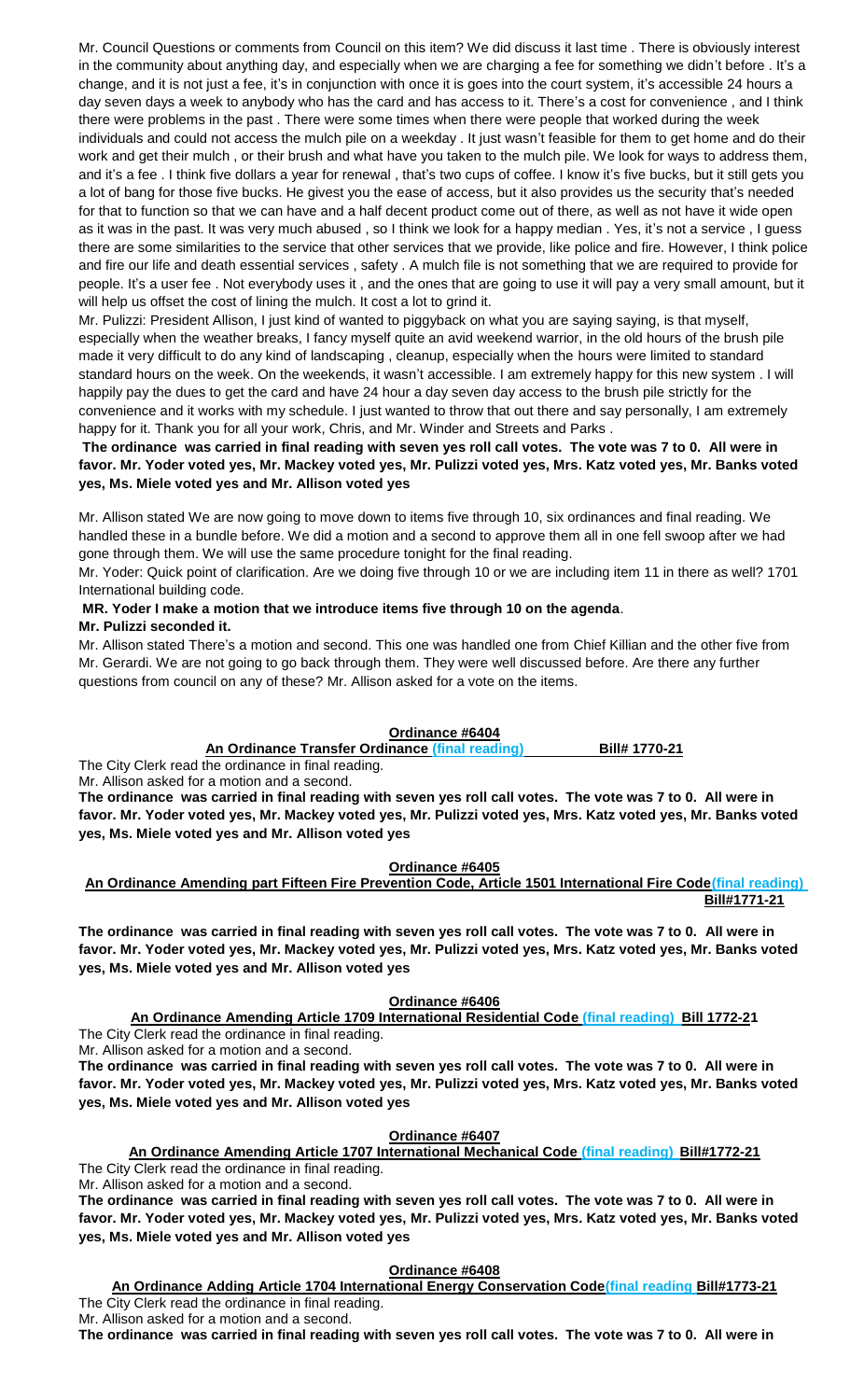**favor. Mr. Yoder voted yes, Mr. Mackey voted yes, Mr. Pulizzi voted yes, Mrs. Katz voted yes, Mr. Banks voted yes, Ms. Miele voted yes and Mr. Allison voted yes**

### **Ordinance #6409**

A**n Ordinance Adding Article 1702 International Existing Building Code (final reading) Bill#1774-21** The City Clerk read the ordinance in final reading.

Mr. Allison asked for a motion and a second.

**The ordinance was carried in final reading with seven yes roll call votes. The vote was 7 to 0. All were in favor. Mr. Yoder voted yes, Mr. Mackey voted yes, Mr. Pulizzi voted yes, Mrs. Katz voted yes, Mr. Banks voted yes, Ms. Miele voted yes and Mr. Allison voted yes**

### **Ordinance #6410**

**An Ordinance Amending Article 1701 International Building Cod**e (final reading) Bill#1775-21`

The City Clerk read the ordinance in final reading.

Mr. Allison asked for a motion and a second.

**The ordinance was carried in final reading with seven yes roll call votes. The vote was 7 to 0. All were in favor. Mr. Yoder voted yes, Mr. Mackey voted yes, Mr. Pulizzi voted yes, Mrs. Katz voted yes, Mr. Banks voted yes, Ms. Miele voted yes and Mr. Allison voted yes**

# **1777-21**

# **An Ordinance Amending Article 1727 International Plumbing Code (tabled)**

The City Clerk read the ordinance in final reading.

Mr. Allison asked for a motion and a second to remove from the table.

**The ordinance was removed from the table with seven yes roll call votes. The vote was 7 to 0. All were in favor. Mr. Yoder voted yes, Mr. Mackey voted yes, Mr. Pulizzi voted yes, Mrs. Katz voted yes, Mr. Banks voted yes, Ms. Miele voted yes and Mr. Allison voted yes**

Mr. Allison asked for a motion and second on the ordinance in first reading.

**Mrs. Katz made the motion and it was seconded by Mr. Yoder.**

Mr. Gerardi. What you have before you is an ordinance adding article 1711 which is international plumbing code. This code basically deals with all commercial plumbing , which also includes multifamily . Your apartment complexes, your hotel motels, those kind of things, rooming houses. It is basically as the other ones were, basically this is a legal document that is put out by the ICC, and what we do is we had inserts and certain things to them . Those things that we added were of course the city of Williamsport is put out throughout it , which are adapted through the back of the plumbing code . This was also on the second page, you will see incents general fee schedules which is what a 6.6.2, we have second section would be .6.3 which is someone comes in with a set of drawings and they decide they are not doing the project, we already review the project and reimburse them ask amount of money but we keep XML due to our effort for review. The summary offenses telling it's a non-traffic offense, the maximum fine is \$2000 and or 30 days in jail. The minimum fine will be \$200, maximum \$2000. Also it tells you about the depth of the (name?), it has to be a minimum of 36 inches which is in conjunction with the Municipal Court water authorities, and also 36 inches is added and therefore septic system . Then the last one is insert 12 inches , that 12 inches is for your ridge vent for when you have your event coming out of your roof, there's a certain height it has to be above the reef so it is not affected during a snowstorm. This was reviewed by the public works, and it was also reviewed by our attorneys, Mr. Alston white. He's the one that I've been involved with with all these cases. I refer back to Bonnie Katz, she is the chairman of the other board.

Mr. Allison: First , Mr. Gerardi, you said article 17, 11, did you mean 17, 27, the one we just took off the table .

Mr. Gerardi Let me explain that. Article 1727, it is basically two ordinances and one. This is what we are adding article 1711 now, taking the actual plumbing code itself out of article 1727, which deals also with , because we are third class city, were required to have master plumbers , it also explains in 1727 how that goes about it. You must work for Mr. plumber so many years before you take a test, and then you become an apprentice, you worked so many years. You become a journeyman. I split those into number two different ordinance, the reason being is we have the technical portion of the part 17 in the codified ordinance, and then we also have how do I want to say, our own ordinances in that particular section. That is really the reason why these two were split out. 1727 and I am changing it making it 1711. I believe that is how it looks on the paper. If I am in the right section of my book. Yes. That is the reason why there is two there. And this is one of the two, this would be 1711 .

This was discussed in public works. There was recommended for approval, and it was also reviewed by our attorney Austin White

Mrs. Katz: Yes. We did have discussions on this . The one that is stable is the one that we are discussing right now, which is amending article 1727 right. That is going – there are two different ordinances here. The next one is 1711. They are both similar but they are not similar , right .

Mr. Gerardi: Basically what we did is we put them together. If you remember my also said the very last one we are going to adopt as part 17 and if you you return to look at that, there is article 1711 international plumbing code, which is the technical code section. Article 1727 remains in the local provisions, which is now when we get to it it will be renamed plumber .[indiscernible]. You are correct, yes.

Mrs. Katz, asked Randy, we are going to vote on the table going first, right?

Mr. Allison: Yes. That is the order we have them in .

Mrs. Katz: And I think I described it . I can't describe it as well as you can. He has been working on this for how many years, Joe?

Mr. Gerardi: It's been a while, but we thought it was time to take these and updated and change that section around to make it where we have part 17, which everything is in its proper place an order, and it makes more sense this way. Mrs. Katz Like just said, this was passed with a positive recommendation.

Mr. Allison: arer other comments from the members of the public works or any questions from councilmembers? On item 11

**The ordinance was carried in first reading with seven yes roll call votes. The vote was 7 to 0. All were in favor. Mr. Yoder voted yes, Mr. Mackey voted yes, Mr. Pulizzi voted yes, Mrs. Katz voted yes, Mr. Banks voted yes, Ms. Miele voted yes and Mr. Allison voted yes**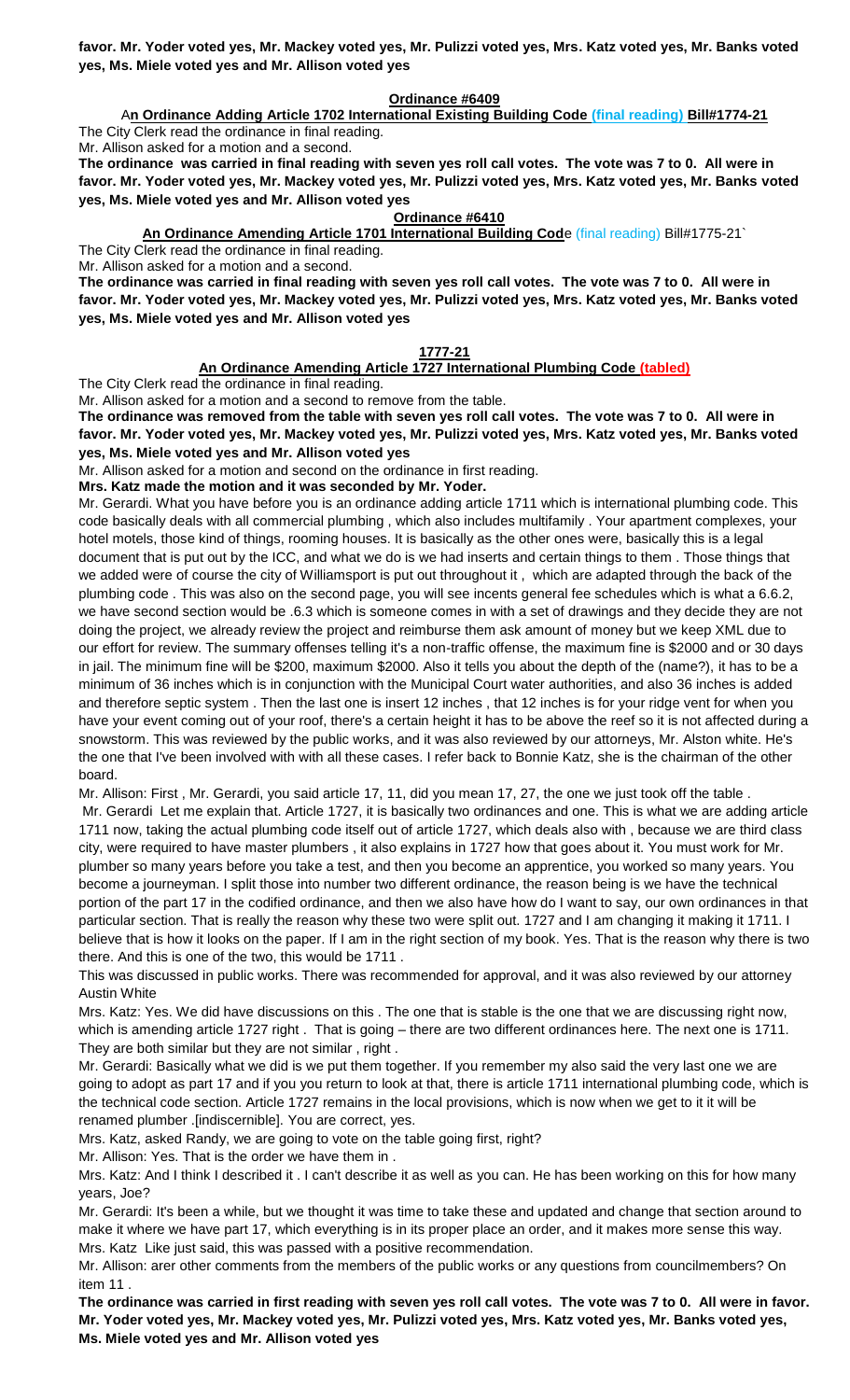# **An Ordinance Amending Article 1711 International Plumbing Code (first reading**)

The City Clerk read the ordinance in final reading.

Mr. Allison asked for a motion and a second.

### **Mrs. Katz made the motion and it was seconded by Mr. Yoder.**

Mr. Allison stated Again, Mr. Gerardi, I think you already addressed this what is what is happening in this particular ordinance on

Mr. Gerardi stated this: Is pretty simple if you look at the first section 1727 point O2 title international plumbing code shall be renamed and all other ordinance or parts of the law and conflict herein are hereby repealed. What we are doing is we're making article 17 international plumbing code shall be renamed plumber's board of examiners. And everything in that article remain the same. We didn't touch or change anything in that article .

Mrs. Katz stated nothing to add and We did pass this with the positive recommendation

**The ordinance was carried in first reading with seven yes roll call votes. The vote was 7 to 0. All were in favor. Mr. Yoder voted yes, Mr. Mackey voted yes, Mr. Pulizzi voted yes, Mrs. Katz voted yes, Mr. Banks voted yes, Ms. Miele voted yes and Mr. Allison voted yes**

#### **An Ordinance Amending the Codified Ordinances of Williamsport part 17 Building & Housing(first reading**) The City Clerk read the ordinance in final reading.

Mr. Allison asked for a motion and a second.

### **Mr. Yoder made the motion and it was seconded by Mr. Mackey.**

Mr. Gerarid: Yes. In our codified ordinance at the beginning of each ordinance or articles , however you want to describe it, we have a part 17. Part 17 basically is set up into three sections . One is the technical code, which we are talking about here presently now, all the mechanical codes, plumbing codes and residential codes. All of those are in the technical session. Title III is our local provisions. Those are the ones that we have that we have kept open historical district, the demolition ordinance which you guys reviewed and approved. Title V, housing. What I did was on this particular ordinance, there is three things, two things that we basically did. The first one was article 1711, which was the old 1711, uniform construction code, we are now making in article 1700 which is the uniform construction code. This should be number one of the technical code , but because this is basically adopted the state of Pennsylvania and saying these are the codes that we will use in the state of Pennsylvania. That is the reason why it is number one. We go to the magistrate and sometimes they ask why we are using it. Right now it is way down below. It should be the very first one. We renamed it article 17 I believe , 1700, which will be the very first ordinance and it didn't change everything in it is exactly the same. We just relocated it from down where it was and housing up to the technical code section. Article 1741 International property maintenance code shown in the article 1711, international property . Again, we move that into the debt concession. It was back in housing. We didn't change anything in it . If counsel were members, some of the members in the past administration remembers we have made updates and changes. We modified it. We moved our snow requirements into this. We moved our grass requirements into this particular part. Then the other one we are redoing its local provision 1705 demolition shall be in article 1733. Originally demolition was in the title I believe it was title I under technical, which it should be under local provisions because it is one that we actually come up with and identified and made ourselves. Basically what this is is it is reorganizing part 17 so that everything is compliant. It looks good and makes sense the ring it's with written up, and we have basically a part 17 article , three different titles that have all been updated and now rearrange. One of the sections in the codified ordinance has been updated and completed. You will see here in the new future we will be coming back to counsel for two ordinances in housing, which will be 1743, and 1745 which is fair housing. They have been on the books forever . Some of those are not being really enforced , but I think is in administration and city Council we need to look at it and say are we going to be enforcing these and if we are and we need to make any changes with them. Other than those two, everything in this particular section, part 17, has been updated and revised. That's all really what this ordinance is doing is just changing some items around. This was reviewed on public works and also through our attorneys. I will be more than happy to answer any questions.

Mrs. Katz stated This is come to public works, and we did pass this with a positive recommendation. I don't think I can add anything more to this than what Joe has. It is great that he is cleaning up a lot of these things, and did ask questions of what these things were, and what they were is what he is going to be taken out of this point. Yes, like I said, this was passed with a positive recommendation.

**The ordinance was carried in first reading with seven yes roll call votes. The vote was 7 to 0. All were in favor. Mr. Yoder voted yes, Mr. Mackey voted yes, Mr. Pulizzi voted yes, Mrs. Katz voted yes, Mr. Banks voted yes, Ms. Miele voted yes and Mr. Allison voted yes**

Mr. Gerardi: I will have to give credit to Robin Adams because she was involved in helping me get these things around too. She is a little bit of a helper in my department. One thing I want to let everybody know too is what we do during this time, these are all on record with the city clerk, plus all the books are upstairs in case anybody from the public wanted to come in and review the books they are there for them to do them .

# **Resolution #9129**

# **Resolution Authorizing the Sale of a 1989 Tarrant Leaf Machine with Leaf Box**

The City Clerk read the resolution.

Mr. Allison asked for a motion and a second.

### **Mrs. Katz made the motion and it was seconded by Mr. Mackey**

Mr. Winder this is to authorize the sale of a 19 . Typically we would put these items on (term unknown) or essentially describe them . With the recycling grant we received we did purchase another leaf machine it was a one-man operation leaf machine . We reached out to Bracco supply which is actually who sold it to us back in 1989. And asked them if there was any value .[away from mic]. They made a recommendation value of about \$2500 . The day after we spoke to them Township actually reached out to us and inquired about this machine . We explained to them what (name?) said the value was. They came in and went to the machine and they are highly interested in purchasing it . Therefore we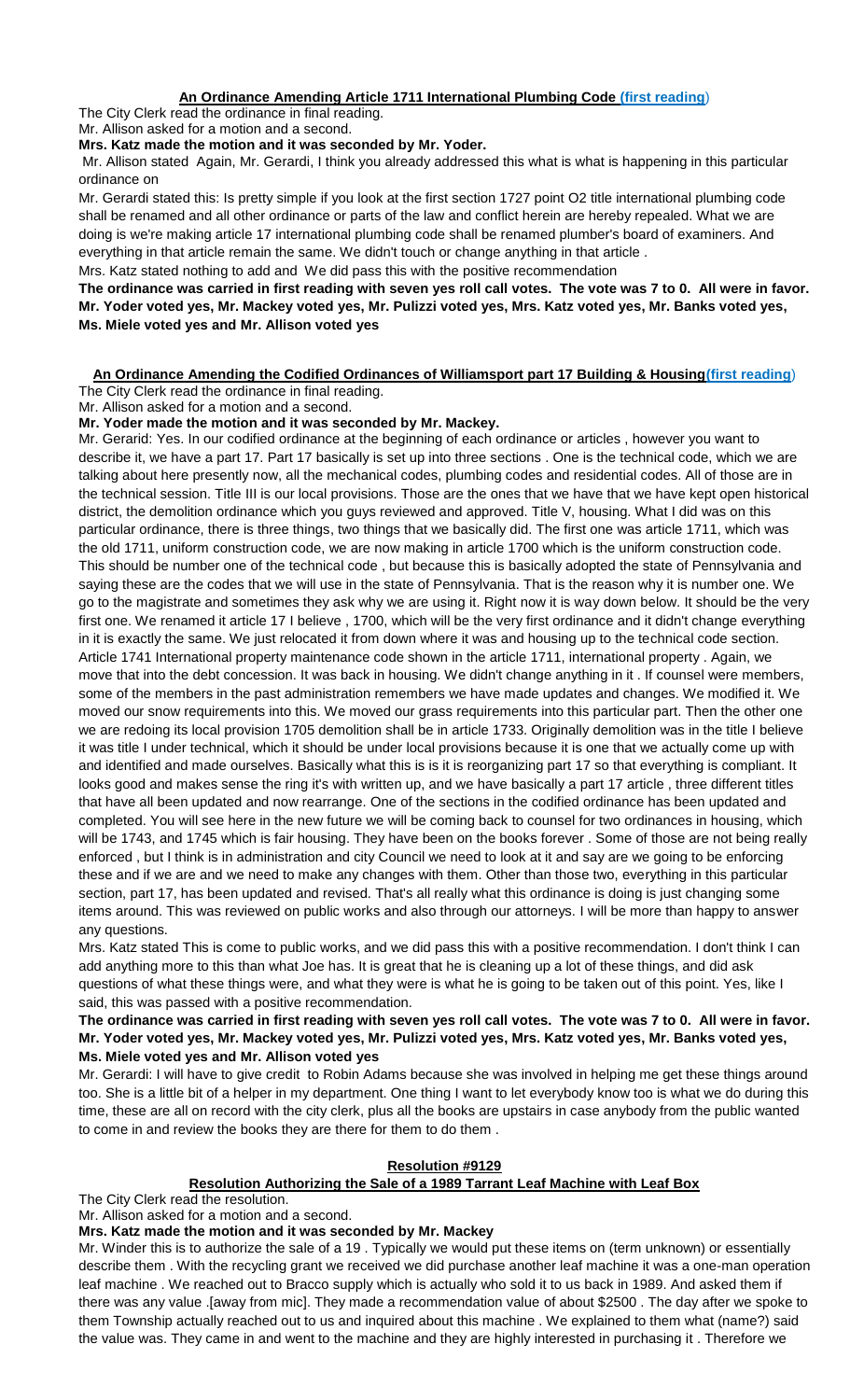have brought it before counsel for your approval. I did Austin White and made sure that we could do it a municipal sale without going on the municipal bid. He said absolutely this requires counsel's approval. Most Mr. Girardi received a bunch of pictures. One of these pictures would be of this machine in particular. I will tell you there is another municipality that is interested in the smaller of the two that we have , so that resolution will come before you at the next council meeting. I'll answer any questions you may have . It went through financing in the past with positive recommendation.

Ms. Miele stated Finance has reviewed it and forwarded with positive recommendations. I don't have a whole lot to add to Mr. Winter's narrative. It seems pretty fortunate to be able to receive \$2500 for a machine from 1989 that is not been exactly well cared for, not that it hasn't been well cared for in our department excuse me, Mr. Winder, that looks low to say the least. As said, that was most of our discussion. Nothing too exciting.

.Mr. Allison asked for a vote on the resolution.

**The resolution was carried with six yes roll call votes. The vote was 6 to 0. All were in favor. Mr. Yoder voted yes, Mr. Mackey voted yes, Mrs. Katz voted yes, Mr. Banks voted yes, Ms. Miele voted yes and Mr. Allison voted yes. Mr. Pulizzi had to step out.**

### **Resolution #9130**

#### **Resolution Authorizing the Purchase of 2022 Freightliner 108SD Conventional Chassis Dump Truck** The City Clerk read the resolution.

Mr. Allison asked for a motion and a second.

## **Mrs. Katz made the motion and it was seconded by Mr. Mackey.**

Mr. Winder this dump truck will be utilized by the streets Department for multiple reasons . The snowplow, a spreader , basically we use it just about every day. This would replace 1999 GMC dump truck that they currently have . They are pictures of that dump truck in their . It would've been one of the ones with the blue body and white cab , extremely rusty frame . Definitely been used extremely hard . We are proposing to purchase this using carryover liquid fuel funds from prior years. We kind of stashed away some of the money from our major equipment line item in liquid fuels to be able to purchase a dump truck . This we did reach out for other Freightliner companies to give us a quote . You will see in your packet that I did receive an email from Murray sales. They are unable to give us a quote due to the Freightliner shutting down soon. We did reach out to a couple of other ones, but they cannot guarantee a truck this year. It is large enough that they actually purchase 100 trucks before the shutdown came about. If this is approved we would have a delivery date of October 21 which that would give us a new truck in time for 2021 snow season. This was review by finance and passed with a positive recommendation .

Ms. Miele This was indeed reviewed by Finance, and forwarded with a positive recommendation. I think the only, the one question I had and I don't remember any of the particular discussion for finance related to how much money was left in our sort of liquid fuels is less fun that we have gotten over the years, and Mr. Winder said that we will be hanging onto that funding pending seeing what the 2022 and 2023 budgets were looking like . We are nervous that federal funding in liquid fuels , that are liquid fuels funding in general will wind up being produced and we have about \$350,000 left that we are going to hang onto so that we don't need it to gun our equipment purchases and strengths and parks in 2022 and 2023. If her funding is reduced. And aside from that, Mr. Winder I think the pretty thoroughly covered the discussion. We defer to the finance committee and forwarded it with a positive recommendation.

## **The resolution was carried with seven yes roll call votes. The vote was 7 to 0. All were in favor. Mr. Yoder voted yes, Mr. Mackey voted yes, Mr. Pulizzi voted yes, Mrs. Katz voted yes, Mr. Banks voted yes, Ms. Miele voted yes and Mr. Allison voted yes**

### **Resolution #9132**

#### **Resolution Authorizing Execution of Local Match for Blight Remediation Planning Grant with DCED** The City Clerk read the resolution.

Mr. Allison asked for a motion and a second.

### **Mrs. Katz made the motion and it was seconded by Mr. Yoder.**

Mayor Slaughter: Good evening again. What you have before you is for the local match like remediation planning grant . It is a 10 percent match which would be \$2000. Again, this is for a planning grant. This is for the part of the application . We have not actually receive this grant yet , but pending counsel's approval tonight we will submit it to DCD as part of basically the final piece of the application. This resolution in the hope that obviously we receive this grant as well as Councilwoman male mentioned earlier, this would go very nicely alongside our financial strategic planning grant that we did receive from the CED, and that analysis, and this will be essentially a comprehensive light remediation plan citywide that would address blight throughout the city and recommend various changes to remediate those blighted conditions. This was reviewed and finance, thank you.

Ms. Miele Yes. This item was reviewed and finance, and I think the primary points of discussion on this one were actually related to looking at , this \$2000 would leverage about \$20,000 in state funds and Mayor Slaughter said that he had reached down and confirmed that that amount of money would be sufficient to cover up light remediation planning proposal where we would be expected to cover that. It isn't as if we would get 20,000 and funding. We discovered we need another 20,000 to finish the job. I am happy if someone believes otherwise, to discuss it, that sometimes I felt as though our blight to remediation in the city of Williamsport thus far has consisted of identifying blighted properties and trying to get the buildings torn down, and while that can be a very important element, there is a lot more to blight remediation than them. I wanted to confirm that what we were talking about planning grant, that the concept of light remediation extended to other things like neighborhood improvements, things that would inspire a neighborhood to improve its blighted properties and not simply remove blighted properties. Mayor Slaughter said it is a more comprehensive look at the city as a whole and where urban blight exist in the community. That is exciting , as a. I do feel personally that over the years our approach to blindness we try to strike it out rather than to improve the situation that caused it. I think from a planning perspective we would do much better to attempt to plan to avert blight . Ideally with this resolution we will be able to submit our application because this is just a required element before the application can be submitted, and we will be fortunate enough to receive this funding as well. Were excited about this. We forwarded to the full body of council with a positive recommendation pending.

Mr. Gerardi: I would like to add just one thing to jump on with Mrs. Miele what she was saying. We do have a blighted property in they make. 1314 years ago when we started we had like 200 and some odd properties on the list. We are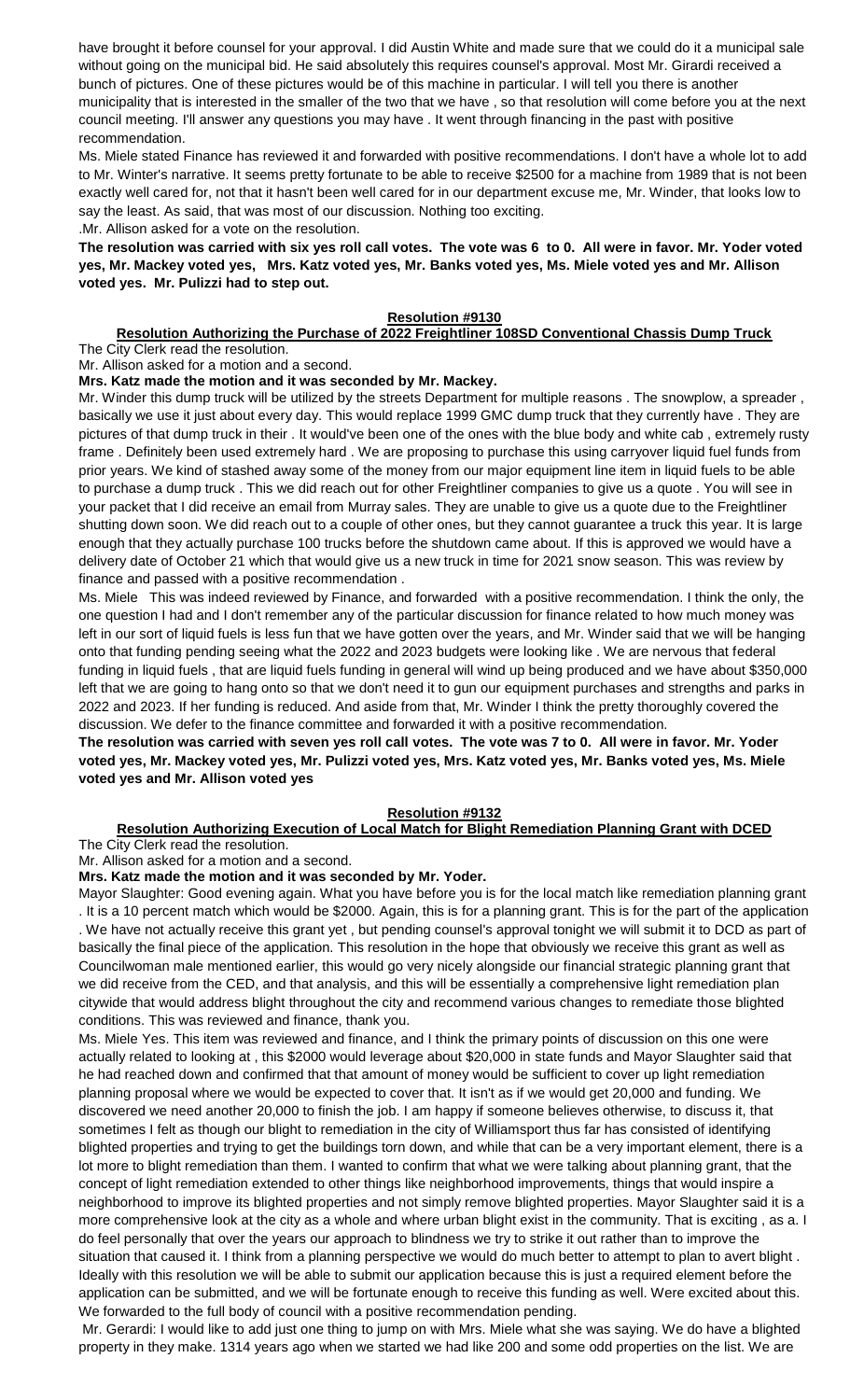down to about six or seven. We are adding new ones here and there, but some of those properties that she is style and about demolishing, it was the fact that they were on the list for so long that it was infeasible to bring it back. We had to demo it. We are now at the point where we are catching them early enough that we can rehab them, hopefully take them from the owner who doesn't wish to do anything with them, and give it to a developer or something of that sort. I agree with Mrs. Miele and some parts but also to say through the efforts of the code department with violation notices and citations, we have actually push some of these owners to sell these properties to other individuals. Sometimes the ones that were on that list, they were to the point where it is just not feasible or financially feasible to restore the building because it got so bad. We are at the point now where she is saying, which I agree with, we can actually save some of these buildings and bring them back and put them back on the tax rolls instead of having to get rid of them. That is why 12 and.

Ms. Miele If I can jump back in there Randy for once I if you don't mind. I think that is an excellent point. Williamsport has a lot of very old housing, and we won't be able to sell save all of it one way or the other. Sometimes you have to get rid of something else to get something new. The concept of light is really larger than one property at a time , and it some point that is how we need to start looking at it. Think so for , try as we might, we haven't really looked at it in a comprehensive fashion. We really have taken it one property at a time because those are the tools that we have in place. Ideally this provides us with a larger toolbox and it allows us to look at blight throughout the city more holistically rather than piece by piece. I think the blighted property of the committee has done some awesome stuff, so I don't mean to question what the city has done. I just think that we can and will do better if we do a little bit more planning behind it.

Mr. Gerardi: Absolutely 100 percent. We got it to a point where I think it's manageable for we can do exactly what you're talking about and start rehabbing these buildings instead of having to turn them down.

Ms. Miele: That would be great . Mr. Allison: I think one of the other things that's helped along the way is the rental inspection ordinance . We have done

a good job over the years without in the city, and that has helped to mitigate some of the blight as well as the safety issues. This is a nice jump to another level . It is going to help all the way around. No other comments or questions ? **The resolution was carried with seven yes roll call votes. The vote was 7 to 0. All were in favor. Mr. Yoder voted yes, Mr. Mackey voted yes, Mr. Pulizzi voted yes, Mrs. Katz voted yes, Mr. Banks voted yes, Ms. Miele voted yes and Mr. Allison voted yes**

### **Certificate of Appropriateness – 331 Elmira Street**

Mr. Gerardi: What you have before you is a request for certificate of appropriateness for 331 Elmira Street. I do not have the paperwork in front of me, so I'm going to wing it. Hopefully I do all right. What you have before you and your packet I believe is a site planning showing let the location of the building. You have an elevation of the building from the street. You also have an elevation of the existing depth which is actually the secondary means of egress from the second floor, which will be removed, and the arrow going to be constructing a new deck which I have also showed a picture of . Also material list of what is going to be built with. This is also located in the central business district which actually abuts the historic district, and I believe the alley is called snake alley. I'm not positive of that, that is the alley where about three years ago we modified , we basically included this particular area on the left side of that or towards the river, which is now in the central business district, which is required by this committee to approve any changes. I am here if you have any questions, and I believe Mr. Lubin is here who is one of the individuals who works out of the facility. Hopefully we can answer those questions.

Mr. Allison: Comments or questions from Councill? I think we are all on board with this then. Is there a motion and second from Council.

**Mrs. Katz made the motion and it was seconded by Mr. Yoder.**

**The certificate of appropriateness was carried with seven yes roll call votes. The vote was 7 to 0. All were in favor. Mr. Yoder voted yes, Mr. Mackey voted yes, Mr. Pulizzi voted yes, Mrs. Katz voted yes, Mr. Banks voted yes, Ms. Miele voted yes and Mr. Allison voted yes**

Accept for filing:

Finance Committee 03/30/21 Public Safety Committee 03/02/21 Controllers Report 02/28/21

**Mrs. Katz made the motion and it was seconded by Mr. Mackey.**

**The minutes were approved with seven yes roll call votes. The vote was 7 to 0. All were in favor. Mr. Yoder voted yes, Mr. Mackey voted yes, Mr. Pulizzi voted yes, Mrs. Katz voted yes, Mr. Banks voted yes, Ms. Miele voted yes and Mr. Allison voted yes**

**Announcements** 

The next regularly scheduled City Council meeting will be held on Thursday, April 29, 2021 at 7:00 PM, Remote.

Upcoming Meetings:

| Friday, April 16    | 11:00 AM ERC                              |
|---------------------|-------------------------------------------|
|                     | 12:00 PM Housing Needs                    |
| Wednesday, April 21 | 10:00 AM Blighted Property                |
| Thursday, April 22  | 3:00 PM Accessibility Advisory Commission |
| Tuesday, April 27   | 11:30 AM Public Safety                    |
|                     | 1:00 PM Finance Meeting                   |
|                     | 2:30 PM Public Works Meeting              |
| Wednesday, April 28 | 11:30 AM Redevelopment Authority          |
| Thursday, April 29  | 7:00 PM City Council meeting              |

**All meetings are held remotely unless indicated with an \* asterisk, whereas will be held at Trade & Transit, II, 144 West Third St, 3rd Floor, Williamsport, PA.**